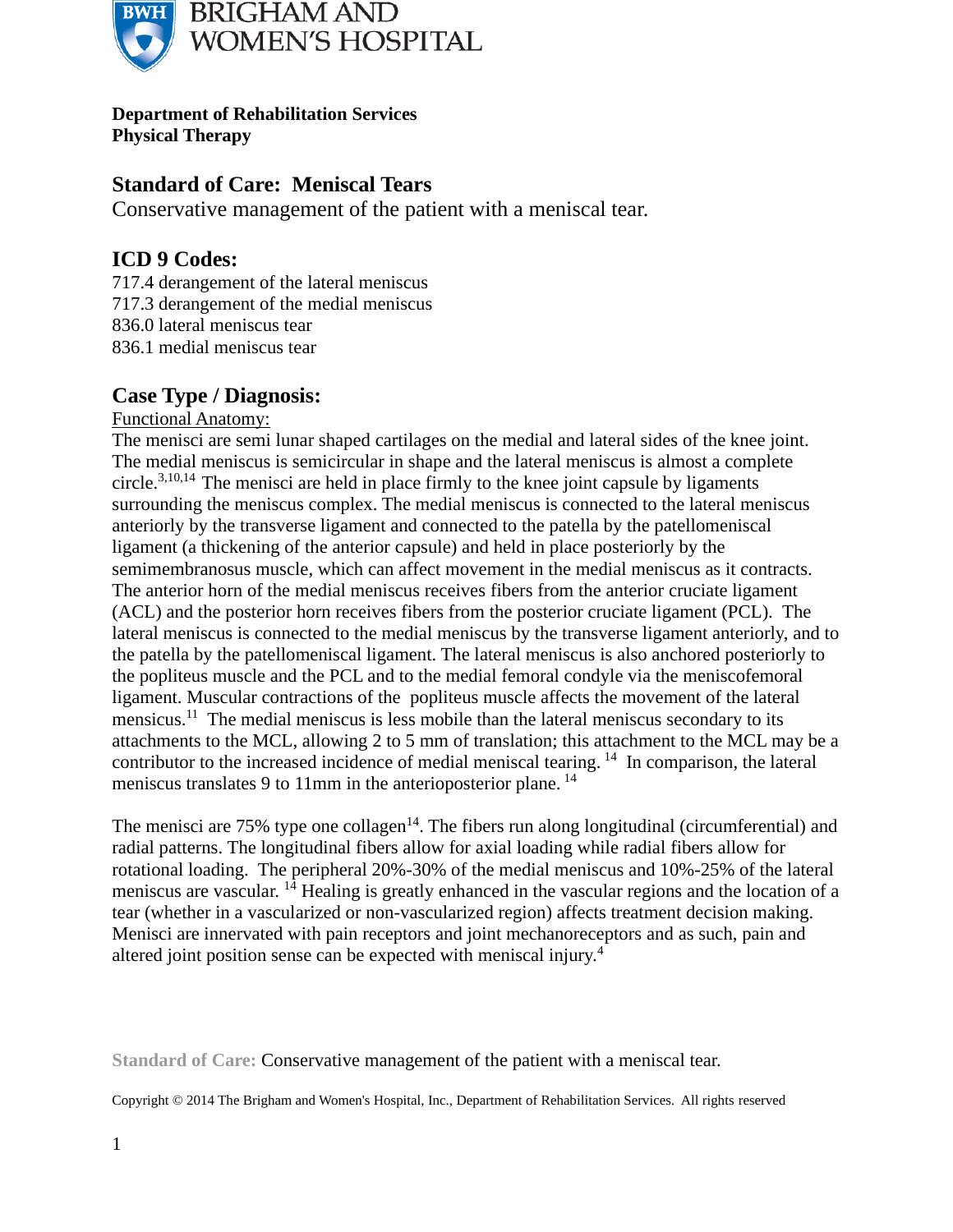Meniscal motion is determined directly by osseous configuration of the tibiofemoral joint, but the motion is indirectly influenced by contraction of the quadriceps, semimembranosus and popliteus muscles. Meniscal motion follows the direction of femoral condyle displacement. During flexion the femoral condyles compress on the posterior horns causing anterioposterior spread. During knee extension the condyles compress on the anterior horns causing mediolateral deformation. <sup>17</sup>Should the menisci fail to follow the femoral condyles along the tibial plateau they risk entrapment between the two articulating surfaces and sustaining injury due to compression. During terminal knee extension the tibia and femur move in opposite directions, therefore it is during the last 20-30 degrees of extension that the anterior horn of the menisci are at greatest risk. <sup>17</sup>

One function of the menisci is to *distribute loads* across the knee joint. The menisci transmit approximately 50% of the load in weight bearing (extension) and 90% of the load at 90 degrees of knee flexion. The majority of the load is transmitted through the posterior horns with flexion past 90 degrees. <sup>10,17</sup> When meniscal integrity is compromised, abnormal articular contact stresses result, leading to early degenerative changes. The menisci also play a role in *knee stability*. Menisci deepen the socket of the tibia to increase contact with the femoral condyles. The meniscus can also help to limit femoral translation on the tibia. The menisci (especially the posterior horn of the medial meniscus) can be a secondary stabilizer in an ACL-deficient knee, <sup>14</sup> although an ACL tear can also increase the risk of a medial meniscus tear, indicating that the menisci are not always able to handle the increased forces required for stabilization in the ACLdeficient knee.<sup>18</sup> Finally, the menisci have a role in *joint lubrication*. When the knee is loaded the menisci are compressed and synovial fluid is driven into the articular cartilage, thereby decreasing friction and providing joint nutrition.  $3,17$ 

#### Mechanism of Injury and Tear Classifications:

Meniscal tears can be classified as acute or degenerative depending on the mechanism of injury. The most frequent mechanism of acute meniscal injury is non-contact stress from deceleration or acceleration coupled with a change in direction, commonly seen during a cutting maneuver. Contact stress may also cause a meniscal tear, from a varus, valgus or hyperextension force coupled with a rotational motion. This mechanism can also result in a concurrent collateral ligament sprain.<sup>17</sup> Playing sports such as soccer and rugby has been found to be a strong risk factor for acute meniscal tears. Risk factors for degenerative meniscal tears include age (older than 60 years), male gender, work-related kneeling, squatting and stair climbing.<sup>18</sup>

Classification of meniscal tears include: complete or partial, horizontal or transverse, longitudinal/vertical or radial.<sup>17</sup>

- *Horizontal (interstitial) tears* are most often chronic from degenerative changes. These tears usually do not cause locking but they can progress to flap tears which can cause popping or clicking.
- *Vertical tears/longitudina tears* are most often traumatic and result from the forces applied to a healthy meniscus that cause it to split vertically and in line with the circumferentially oriented collagen fibers. These tears are also known as "bucket handle"

**Standard of Care:** Conservative management of the patient with a meniscal tear.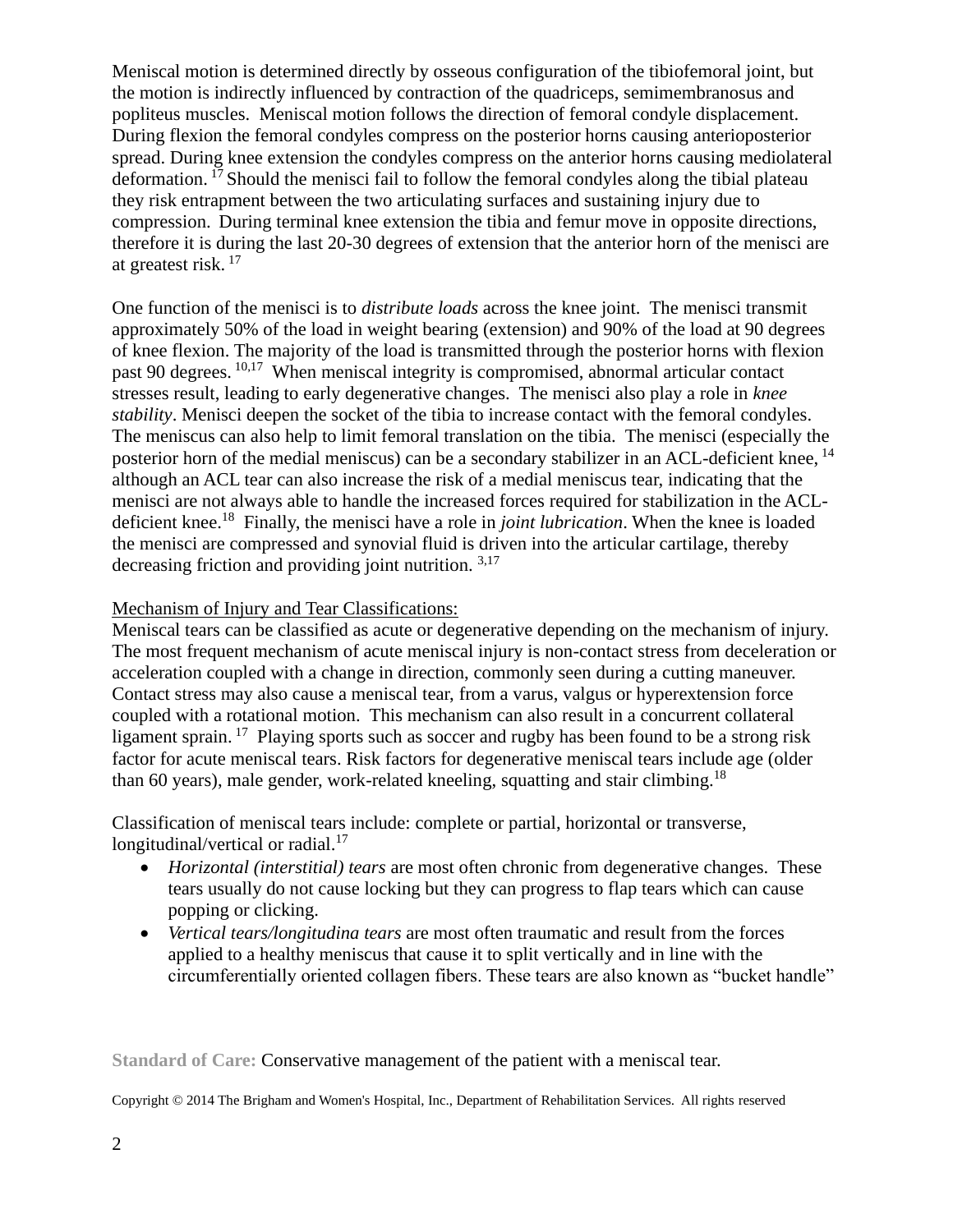tears. When an unstable fragment from a bucket-handle tear moves into the intracondylar notch it blocks full extension of the knee joint. <sup>14</sup>

• *Radial tears* are those in the central aspect of the meniscus. These tears may migrate towards the periphery and turn into a "parrot beak" tear. Signs may include: swelling, giving way or catching.  $3,17$ 

Another classification for the type of tear is based on location of the tear in three different zones: red/red, red/white and white/white. Red/red tears are those that occur in the vascularized outer third of the meniscus, red/white tears are those in the middle-third of the meniscus where the vascular supply is predominately located at the outer edge of the tear, and white/white tears are those that occur in the inner third and where no blood supply exists.<sup>1</sup>

Healing is influenced by the pattern of the tear and the type of vascularity. Longitudinal tears heal better than radial tears. Simple tears heal better than complex tears. Traumatic and acute tears have higher healing rates than degenerative and chronic tears.<sup>14</sup>

#### Overview of Medical Management:

Selecting conservative vs. surgical management is decided by seeking an intervention which maintains the best long-term results with the lowest possible risk for degenerative arthritis. Surgical management options include partial or full meniscectomy, debridement, repair or allograft transplantation. See the operative protocol for additional information on surgical treatment options and rehabilitative protocols. Current research suggests that patients with meniscal tears experience positive outcomes, reduction in symptoms and improvement in functional status with either arthroscopic partial meniscectomy or physical therapy. This makes conservative management of meniscal tears an attractive initial strategy considering it is noninvasive, low-cost, and still allows the patient to progress to surgical intervention at a later time if desired or required.<sup>7</sup>

## **Indications for Treatment:**

- Pain
- Swelling/edema
- Instability
- Impaired function
- Gait impairment
- Impaired ROM
- Impaired Strength/muscle performance
- Balance and proprioception

**Standard of Care:** Conservative management of the patient with a meniscal tear.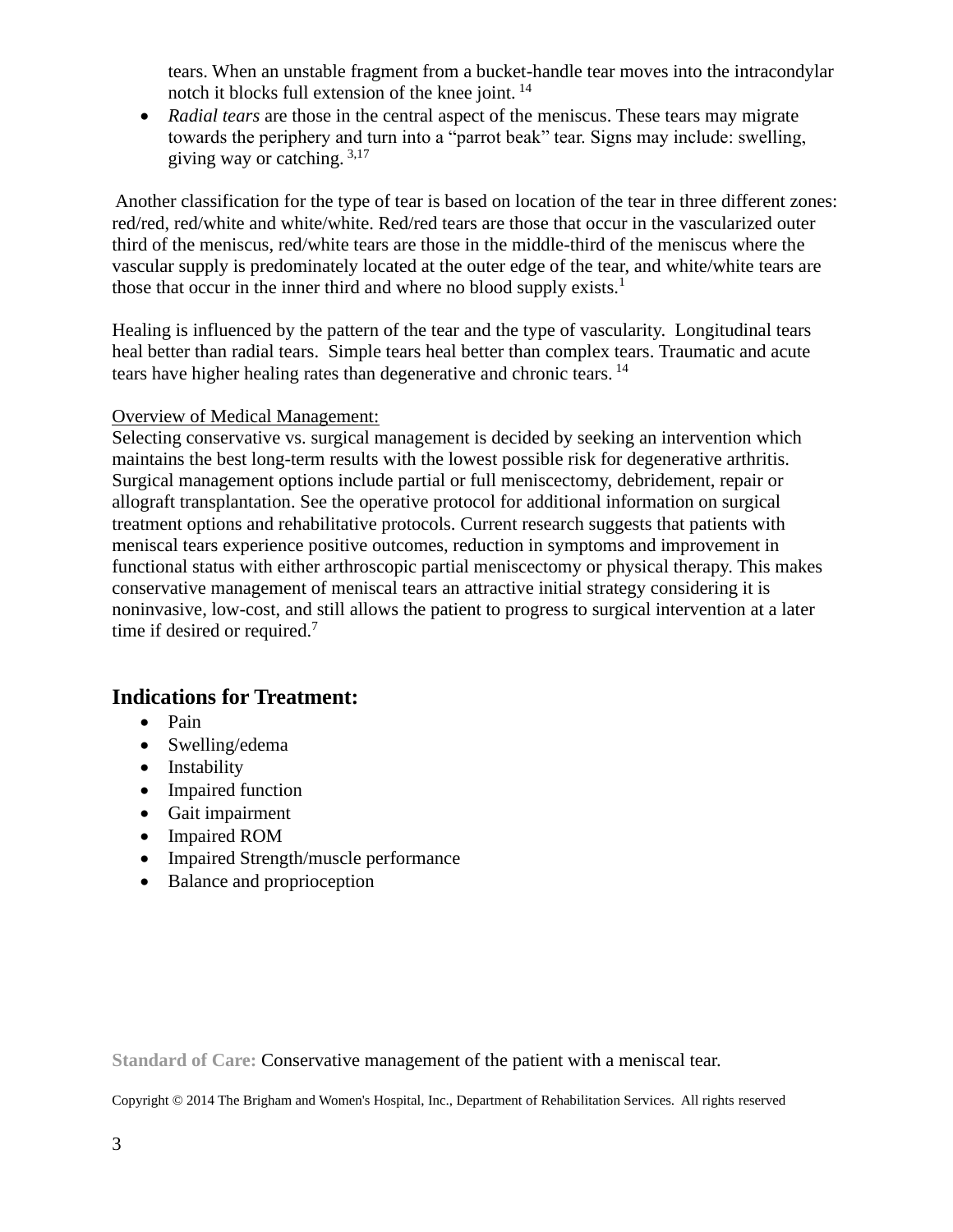## **Contraindications / Precautions for Treatment:**

With changes in the structure of the health care system, patients are more frequently accessing physical therapy services through direct access or through a referral from their primary care physician, rather than an orthopedist or orthopedic surgeon. These circumstances mean it is increasingly important to accurately diagnose the source of a patient's impairments and pain in order to rule out any diagnoses or conditions for which physical therapy is inappropriate or for which patients may require additional medical services.

Although not all of the following are measureable by the outpatient physical therapist without prior imaging, indications for meniscal repair rather than conservative management include: $10$ 

- Tears  $>1$ cm and  $<4$ cm in length
- Red-red zone tears
- Vertical tears
- Patient age  $\leq 40$  years
- No mechanical axis malalignment
- Acute tears  $(<6$  weeks)
- Concurrent ACL reconstruction.

Patients with acute meniscal tears should avoid further athletic participation and excessive loading to meniscus. Please also see protocols for post operative care of meniscal repair, meniscectomy and repair with ACL reconstruction.

## **Differential Diagnosis (if applicable):** <sup>17</sup>

- Discoid meniscus- congenital abnormality of the lateral meniscus lacking a crescent shape.
- Cystic menisci- infiltration of synovial fluid through a horizontal (typically lateral) tear.
- Popliteus tendonitis muscle may become enlarged secondary to its rolling "unlocking" the screw-home mechanism" and become entrapped.
- Plicae- repeated rubbing of the mediopatellar plica across the medial femoral condyle and the medial patellar facet may contribute to chondromalacia.
- Osteochondritis dessicans- osseous lesion to the medial femoral condyle, lateral femoral condyle and the patella. Fragment "joint mice" may cause mechanical symptoms.
- Meniscotibial ligament sprain- in conjunction with a medial collateral ligament sprain. This may be clinically indistinguishable from a meniscal tear. Only diagnosed via arthroscopy.
- Tibial spine avulsion fracture- the medial meniscus may be entrapped beneath the fracture segment.
- Fat pad syndrome- if the fat pad is converted to fibrocartilage secondary to repetitive trauma, or repetitive surgical intervention, the pad may be entrapped between the patella and the femur resulting in similar symptoms to meniscal tear.
- Osteoarthritis and other arthritic conditions.

**Standard of Care:** Conservative management of the patient with a meniscal tear.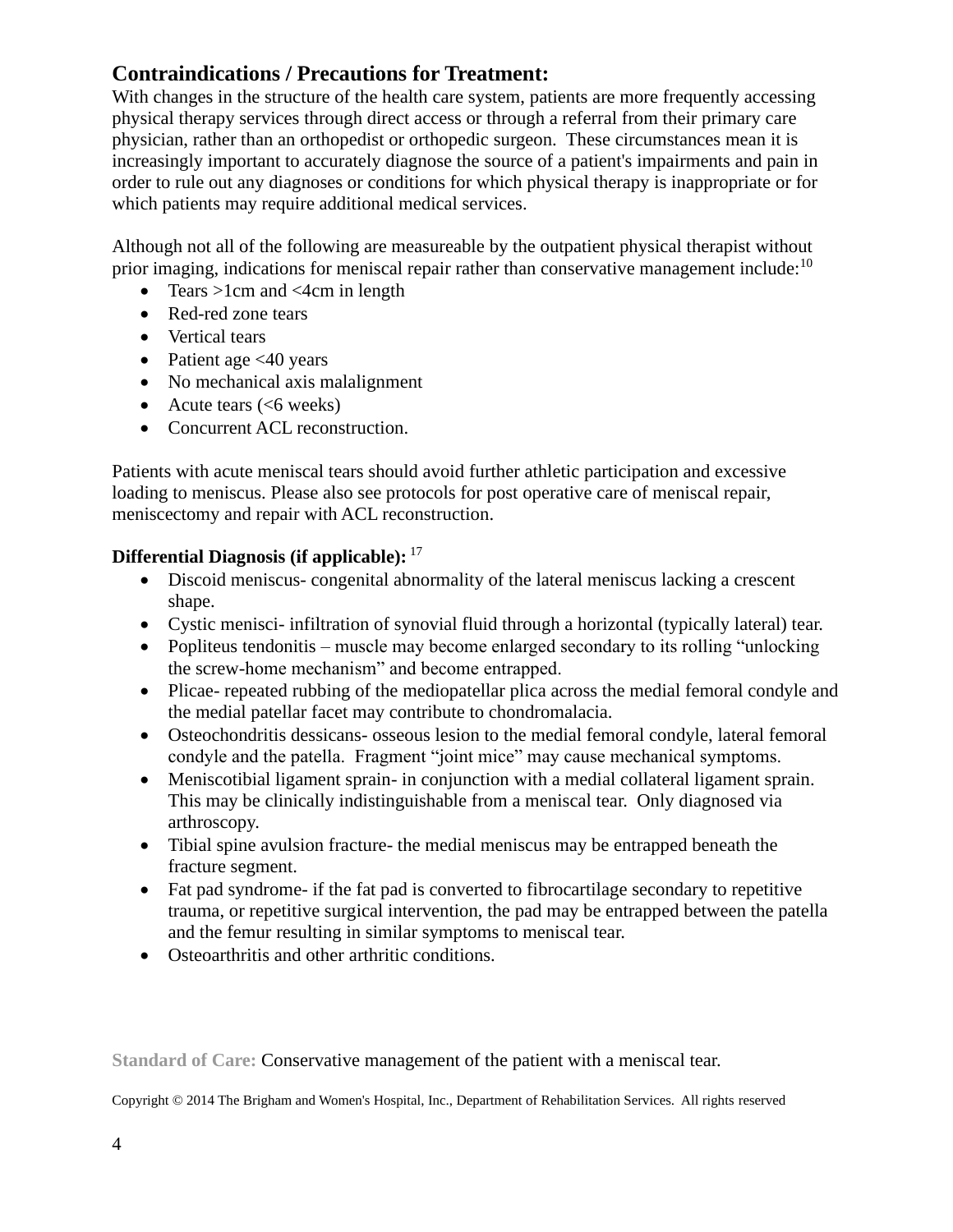## **Evaluation:**

**Medical History**: A complete review of the medical history questionnaire, medical records and medical history in the hospital computer system should be completed. Diagnostic imaging and/or operative notes should also be examined. The sensitivity and specificity of detecting a meniscal tear using MRI are in the range of  $82-96\%$ .<sup>3</sup> It is relevant to note that meniscus tears are common incidental findings on MRI images of the knee, as up to 60% of tears in one large longitudinal study were found in knees without any symptoms.<sup>3</sup>

## **History of Present Illness**:

Questions regarding:

- 1. The mechanism of injury- traumatic or atraumatic.
- 2. Presence of locking, giving way or catching (displaced fragments can act as mechanical block.)
- 3. Aggravating and alleviating factors.
- 4. Presence of pain- likely only if the tear is in the peripheral 1/3 of the meniscus as degenerative tears to the middle 2/3 are less likely to be painful since they are devoid of free nerve endings.
- 5. Swelling– if a tear is in the red zone swelling usually develops in 1-3 days. Swelling 1-2 hours after trauma usually indicates a concurrent ligamentous injury or fracture.  $13,14,17$

**Social History**: The patient's home, work, recreational and social activities should be investigated especially if degenerative meniscal injury is suspected as known risk factors for degenerative tears include work-related squatting, kneeling and stair-climbing.<sup>18</sup>

**Medications:** Patients may be taking non-steroidal anti- inflammatory medications, and may have had a corticosteroid injection.

## **Examination**

This section is intended to capture the most commonly used assessment tools for this case type/diagnosis. It is not intended to be either inclusive or exclusive of assessment tools.

## **Screening: The lumbar spine and full lower quarter should be routinely screened in all patients with knee pain.**

Pain: Measured by the VAS, VRS or NRS scales.

**Inspection:** Decreased thigh girth and atrophy of quadriceps secondary to reflex inhibition can be a sign of chronic tear.

**Posture:** Varus knee malalignment tends to overload the medial knee compartment. Valgus malalignment overloads the lateral meniscus. Patients with poor alignment tend to have more degenerative tears, which have a poorer healing capacity. Patients' foot alignment should also be assessed.

**Palpation**: Edema may be activity dependent. Edema may or may not be present depending upon the site of the tear (vascular or avascular region). Girth measurements may be taken to track edema or atrophy.

**Standard of Care:** Conservative management of the patient with a meniscal tear.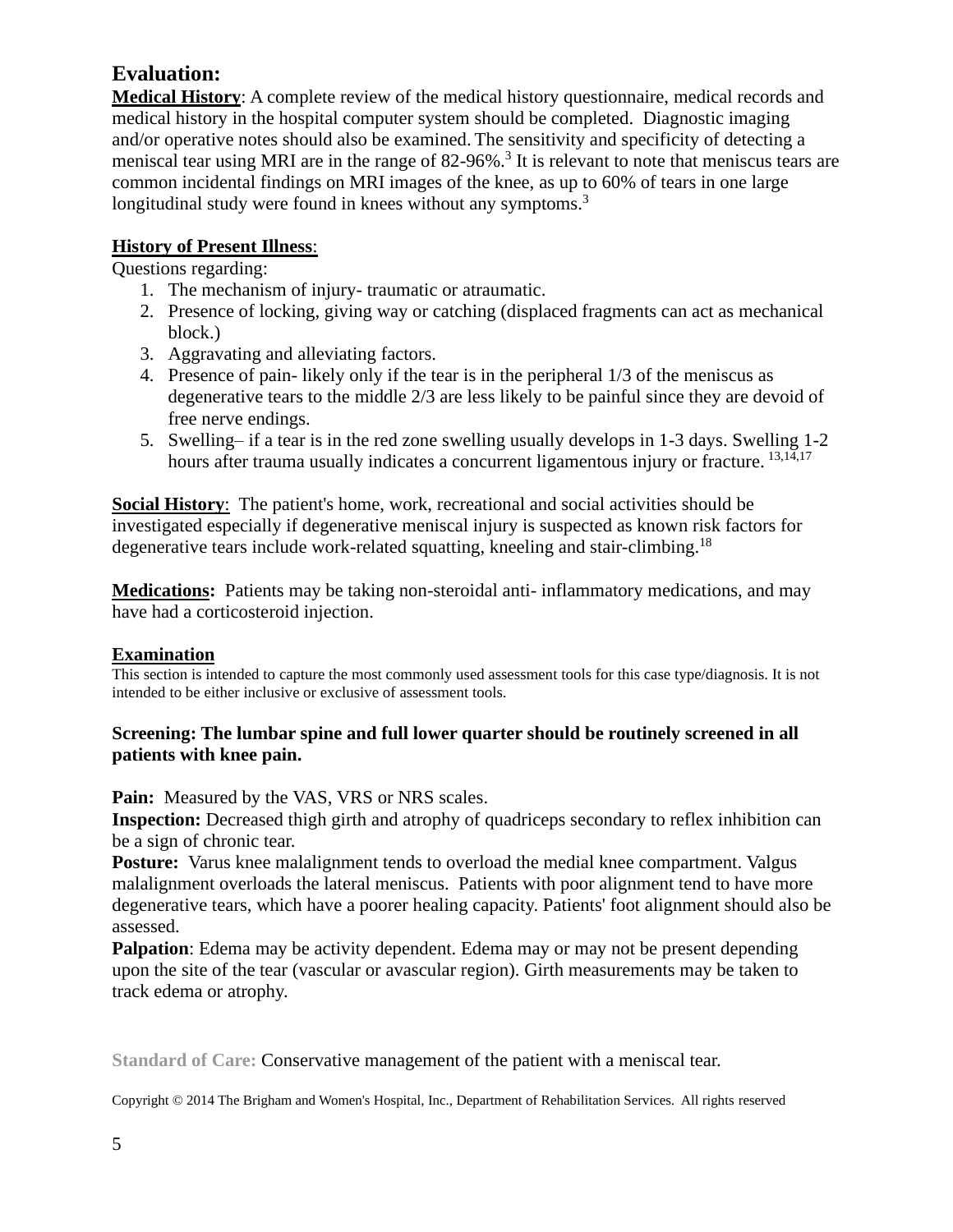Palpation of the tibiofemoral joint line to assess for the presence of joint line tenderness (see special tests below for relevance of joint line tenderness.)

**Range of motion**: Check for lack of knee extension or full flexion. A displaced flap may limit motion. Knee, hip and ankle passive and active ROM should be noted.

**Muscle performance:** Using manual muscle testing, resisted isometric testing and/or hand-held dynamometry.

## **Special tests for meniscal integrity**:

- The McMurray test involves loading the lateral and medial meniscus, from a fully flexed position with external rotation or internal rotation with the patient in the supine position. Clicking is suggestive of a meniscal tear. Pain during knee flexion implicates the posterior horns. Pain with extension implicates the anterior horns. Internal rotation tests the lateral meniscus while external rotation tests the medial meniscus. The McMurray test has a sensitivity of 70% and a specificity of 71%.<sup>6</sup>
- The Apley compression test is comprised of rotation plus compression then rotation plus distraction with the patient prone and the knee flexed at 90 degrees. If pain is present with distraction the lesion is more likely ligamentous. If the pain is with compression the lesion is more likely meniscus. Meta analysis demonstrates that the Apley compression test sensitivity is 60% and specificity is 70%. 6
- Thessaly's test involves the patient rotating on the involved knee in the weight-bearing position with the knee at 5 degrees of flexion and then at 20 degrees of flexion and noting any pain or locking or catching with rotation. The test's sensitivity is better at 20 degrees than at 5 degrees and sensitivity ranges from 59 to 89% for the medial meniscus and 67 to 92% for the lateral meniscus with specificity ranging from 83 to 97% medially and 95 to 96% laterally. Thessaly's can be a very painful test for the patient with meniscal pathology and should be administered with caution as it is performed in a weight-bearing position. 9
- Joint line tenderness involves palpation of the joint line directly and is 63% sensitivite and 77% specific.<sup>6</sup> Joint line tenderness can be non-specific if ACL or MCL involvement or osteoarthritis is suspected.

It should be noted that while no single physical examination test can accurately diagnose a torn meniscus, and it is difficult to definitely confirm meniscus pathology unless the patient experiences an acute locking episode during examination, diagnostic accuracy improves when clusters of tests are used. Clinical assessment and diagnosis can be aided by the use of a composite score called the Meniscal Pathology Composite Score (MPCS). The MPCS is a combination of 5 tests:

- a history of catching and locking
- joint line tenderness
- pain with forced hyperextension
- pain with maximal knee passive flexion
- pain or an audible click with McMurray's test.<sup>12</sup>

When all five are present, there is a 92.5% positive predictive value of finding a meniscus tear, with three of the five present there is a 75% positive predictive value in the MPCS.<sup>12</sup> **Special tests for ligamentous integrity:** To rule out or in associated knee pathology.

**Standard of Care:** Conservative management of the patient with a meniscal tear.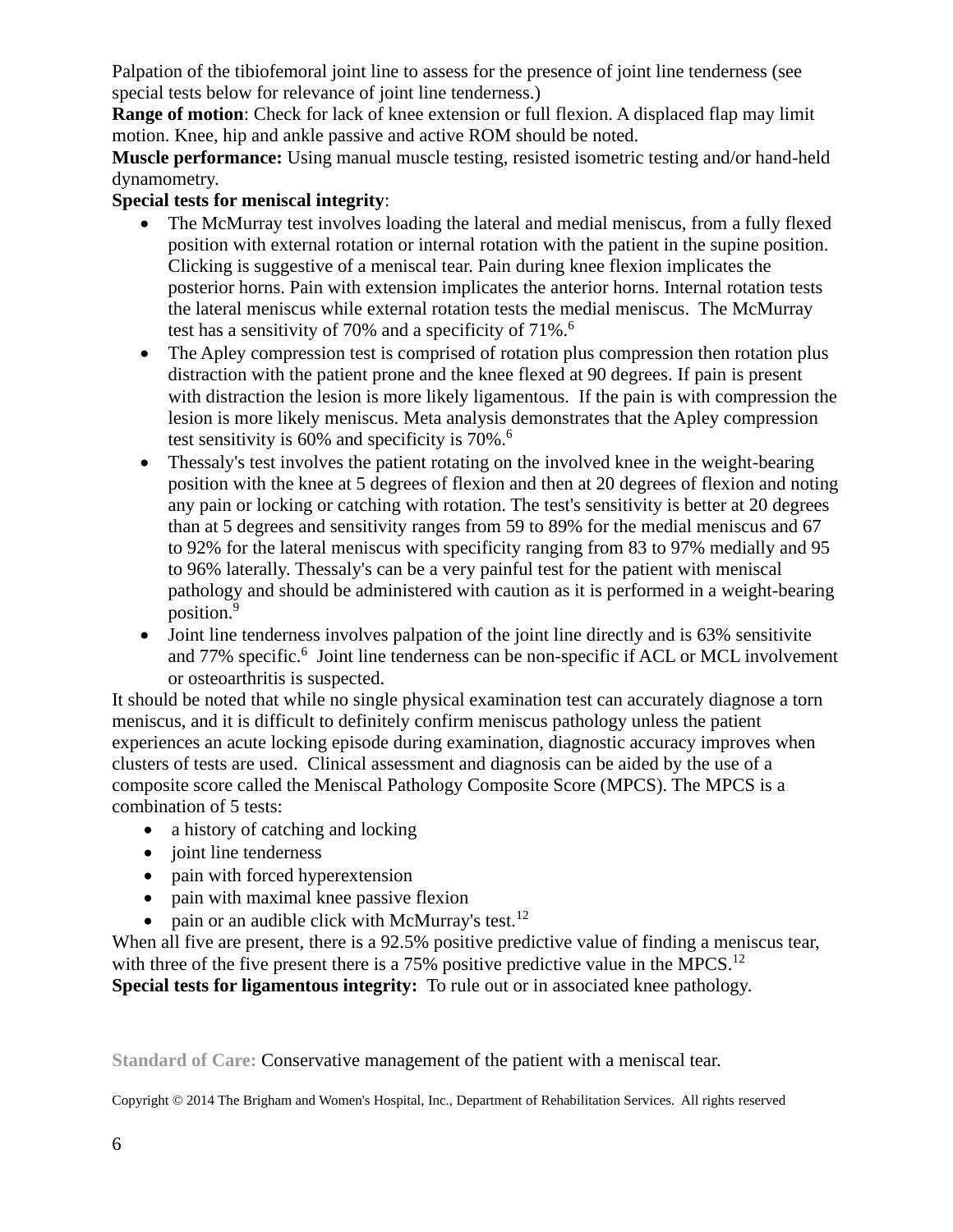Full descriptions for knee special tests can be found in many reference texts including Magee's *Orthopedic Physical Assessment* and Ortho Notes: Clinical Examination Pocket Guide. 5,13

**Joint play/mobility:** Assess joint mobility/play for hypo, normal or hypermobility of both the patellofemoral and the femoral-tibial joints.

**Balance:** Romberg testing should be used, but at a minimum single leg stance times with eyes open should be noted.

Gait: Observe gait and note any deviations or pain with ambulation and record devices used. **Functional assessment**: The Lower Extremity Functional Scale may be used to assess patient's ongoing functional disability.

## **Functional testing:**

Provocative step up/step down or a functional hop test can be used for the athletic population but should be used with caution during the initial evaluation if acute pain/edema is present.

# **Assessment:**

## **Problem List**

- Pain
- Edema
- Decreased ROM
- Impaired strength
- Impaired functional mobility
- Impaired gait
- Impaired balance and/or proprioception
- Knowledge deficit regarding activity modification and progression of activity

**Prognosis:** Physical therapy treatment, with the option to pursue arthroscopic partial meniscectomy if improvements in function and decrease in symptoms is not achieved, is likely to result in considerable improvements in functional abilities and a decrease in knee pain. In the results from a large multicenter randomized controlled trial, patients who were treated with physical therapy alone did not experience significantly different outcomes than those treated with arthroscopic partial meniscectomy.<sup>7</sup>

**Goals:** When setting goals and timelines for goal achievement for the patient with a meniscal tear being treated non-operatively, it is important to consider the patient's age, BMI, mechanism of injury, time since injury, significant comorbidities, patient motivation, and compliance. The time-frames listed below are broad in order to encompass the heterogeneity of the potential patient population. Measurable parameters and specific timelines should be included for all goals on the initial evaluation form and should meet with all Medicare and insurance guidelines in order to ensure that patient treatment and progression is accurately documented and appropriately reimbursed.

- 1. Pain free gait, functional mobility and ADL's in 6-12 weeks as reported on pain scales and/or functional outcome measures.
- 2. Non-palpable edema in 2-4 weeks.
- 3. Full range of motion of the involved side equaling the non-involved side in 2-4 weeks.

**Standard of Care:** Conservative management of the patient with a meniscal tear.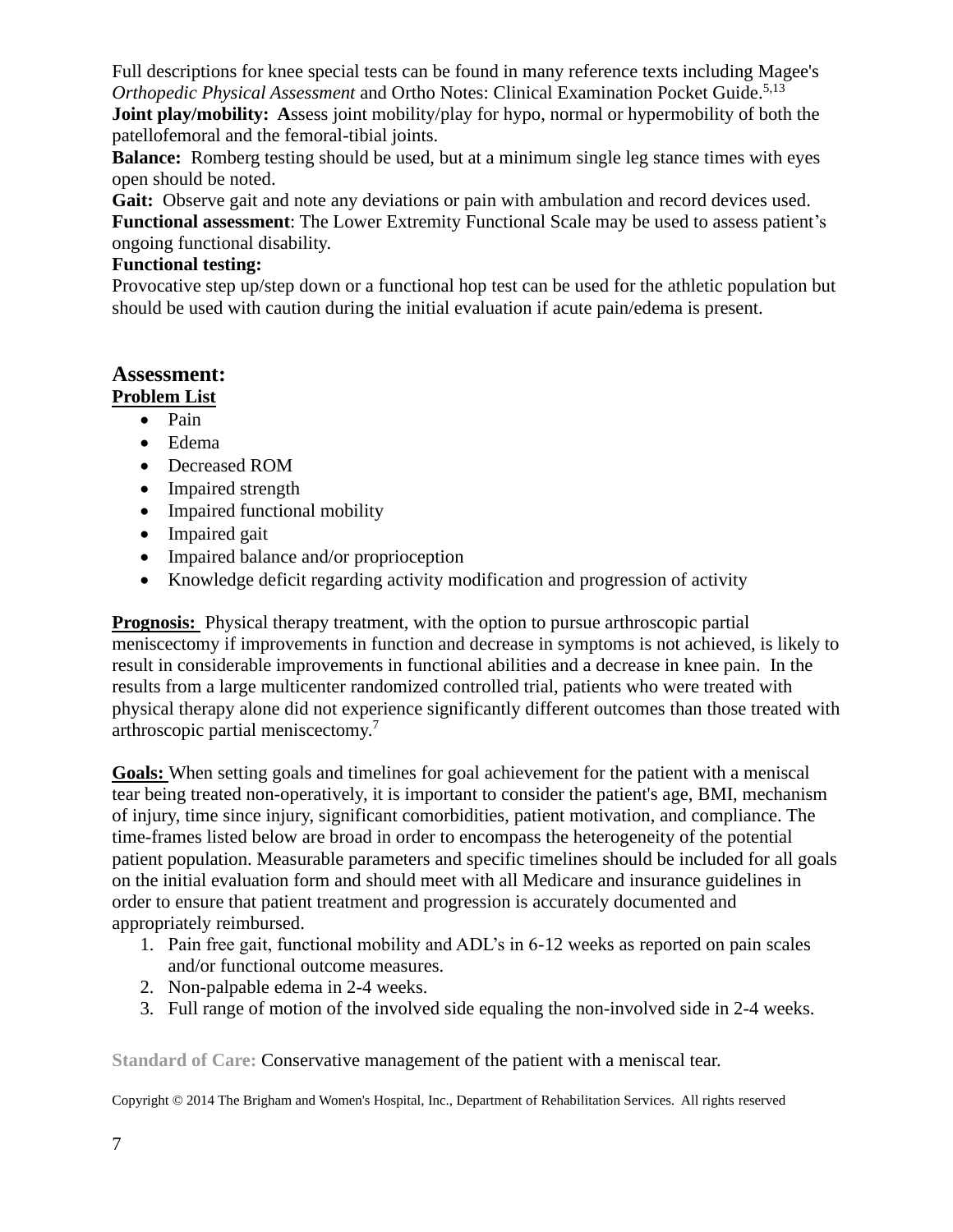- 4. At least 4+/5 MMT all lower extremity planes in 6-10 weeks.
- 5. Non-antalgic, normalized gait with/without assistive device in 6-8 weeks.
- 6. Independent with home ther-ex program both initial and discharged in 6-12 weeks.

## **Treatment Planning / Interventions**

| <b>Established Pathway</b>  | Yes, see attached. | X No |
|-----------------------------|--------------------|------|
| <b>Established Protocol</b> | Yes, see attached. | X No |

It is an important part of physical therapy intervention and treatment management to consider the patient's insurance and allowed number of visits per diagnosis or within a certain time period. Careful consideration of any limitations on number or frequency of visits should be taken into account when developing a treatment plan for any patient, including those with meniscal pathology being treated conservatively. This may take the form of ensuring that a patient is comfortable with a therapeutic exercise protocol with appropriate regressions and progressions as needed and then seeing the patient less frequently as they progress on their own, or actively documenting a patient's need for more physical therapy services and advocating for the patient directly with the insurance company or administrator.

#### **Interventions most commonly used for this case type/diagnosis.**

This section is intended to capture the most commonly used interventions for this case type/diagnosis. It is not intended to be either inclusive or exclusive of appropriate interventions.

#### **Acute:**

- Diminish inflammation and swelling with use of modalities as needed. See modalities protocols for specific parameters.
- Restore ROM, emphasizing full knee extension and flexion to tolerance.
- Facilitate quadriceps activity with e-stimulation and therapeutic exercise (likely starting with exercises in non-weight-bearing until weight-bearing activity is tolerated.)
- Normalize gait pattern using assistive devices and braces as needed.
- Endurance activity using modes that decrease impact and load on the knee joint including bike, swimming (no frog kick), and/or elliptical machines.
- Therapeutic exercises (all therex should be pain-free) in this stage may include:
	- o Isometric quad sets
	- o Isometric glute sets
	- o Supine heel slides
	- o Straight leg raise (with/without external rotation to isolate vastus medialis.)
	- o Seated knee extensions through partial or full range of motion
	- o Clamshells or sidelying hip abduction (to activate glute medius and initiate hip strengthening.)
	- o Supine hip extension (bridge exercises.)
	- o Prone hamstring flexion (with/without ankle weight.)

**Standard of Care:** Conservative management of the patient with a meniscal tear.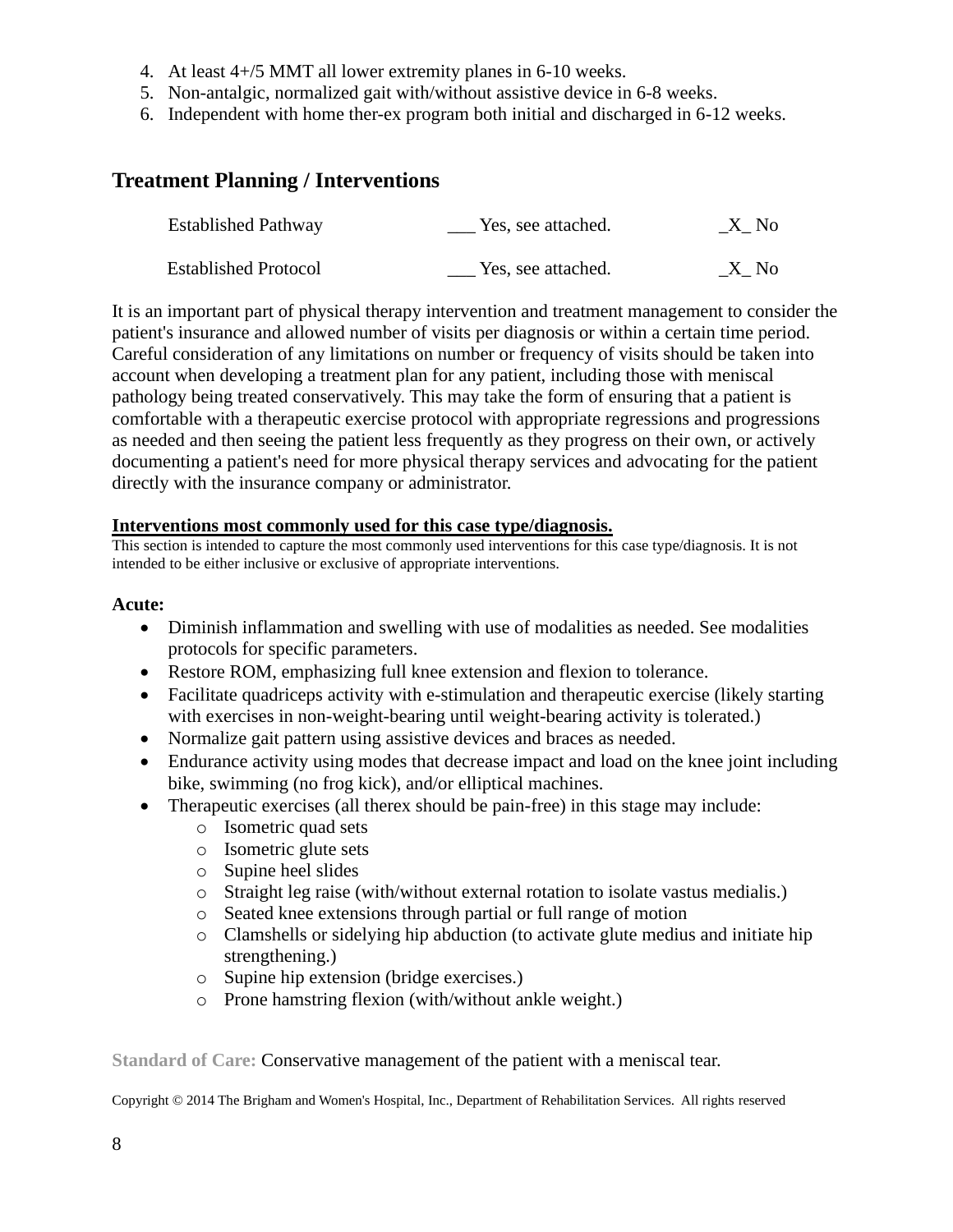#### **Sub-Acute:**

- Continue with inflammation and ROM management.
- Progression to closed kinetic chain therapeutic exercise and progressive resistive therapeutic exercise. Focus on hamstring and quadriceps strengthening secondary to their dynamic role in meniscal movement.
- Emphasize increasing or progressing hip strength in order to reduce load on knee and promote normalized/improved biomechanics.
- Balance and proprioception drills.
- Therapeutic exercises (all therex should be pain-free) in this stage may include those from the prior stage as well as:
	- o Seated knee extension through partial or full range of motion with ankle weights.
	- o Step-down with heel touch.
	- o Squats through partial to full range of motion on Total Gym.
	- o Standing mini-squats (with band to promote hip ABDuctor activation.)
	- o Standing terminal knee extension against band resistance.
	- o Bilateral and single-leg stance practice on varied surfaces (foam, BOSU ball.)
	- o Monster walks (side-stepping in mini-squat position with ABDuction band.)
	- o Single-leg hip-hinge exercises (assisted or against gravity before adding weight.)

## **Chronic:**

- Normalize gait.
- Progress strength to 85% of the contralateral side
- Progress to sport specific drills and education regarding progressed home therapeutic exercise program.
- Unloading braces might be helpful with degenerative tears to restore full functional mobility in a patient with a varus or valgus alignment.
- Continue to monitor response to all exercise progressions and watch for swelling, increased pain or decreased function as warning signs that patient is being progressed too quickly.

## **Frequency & Duration**:

Outpatient care 1-2x/week for 2-3 months as indicated by patient's status and progression.

## **Patient / family education**

Education includes home program, footwear modification, use of assistive device, pain and edema management techniques, and activity modification and progression. Education should also include the importance of weight management and weight loss if appropriate for the patient. Research indicates that in addition to excess body-weight causing increased stress on all weightbearing joints in the body, that patients with meniscal tears who gain weight experience increased cartilage loss and increased pain, whereas those who lose weight experience the reverse.<sup>19</sup>

**Standard of Care:** Conservative management of the patient with a meniscal tear.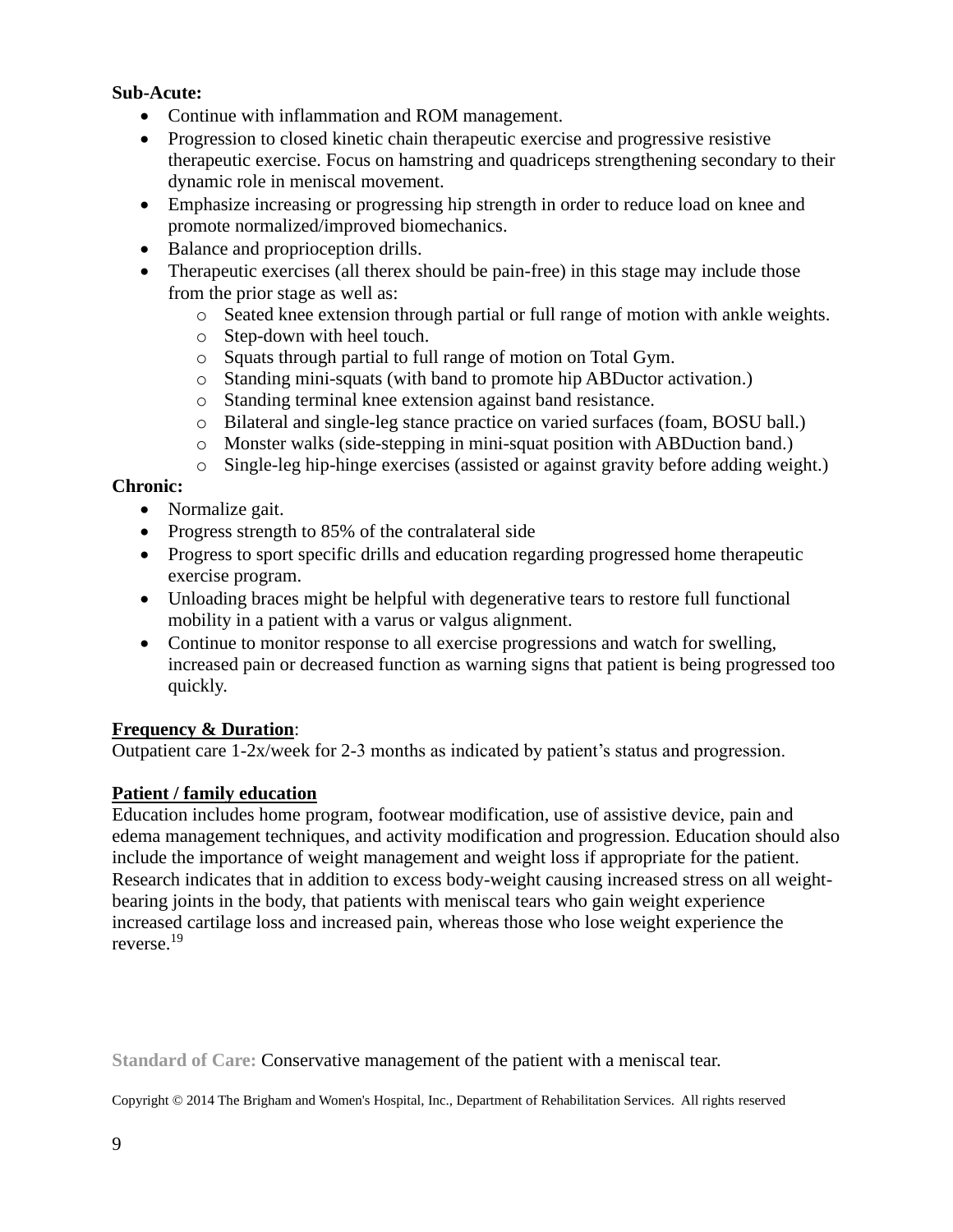## **Recommendations and referrals to other providers.**

Orthopedic referral is recommended especially if mechanical symptoms, ligamentous instability or osseous injury are present or if the patient experiences continued symptoms after 3 months. Nutritionist referral is recommended for those patients who are overweight and may benefit from weight reduction to preserve cartilage and decrease pain.

## **Re-evaluation**

Standard Time Frame: 30 days or less if appropriate.

Other Possible Triggers: A significant change in signs and symptoms, new trauma, new orthotics may trigger a gait assessment, or a change in medication for iontophoresis etc.

## **Discharge Planning**

#### **Commonly expected outcomes at discharge**:

- 1. Non-antalgic gait.
- 2. Pain free /full range of motion.
- 3. Lower extremity strength at least 4+/5.
- 4. Independent with home program.
- 5. Normal age-appropriate balance and proprioception.
- 6. Resolved palpable edema.

#### **Patient's discharge instructions**

Patients should be instructed to continue with their maintenance home program 3 times per week if symptoms have resolved and to follow up with their MD or physical therapist as needed if symptoms return.

Patients who plan to return to higher level sports or activities should be provided with additional education on the appropriate parameters and goals to meet prior to initiating high-level activities and should be educated on the gradual reintroduction of high-level sports and activities in order to prevent the risk of further injury or aggravation of the torn meniscus.<sup>15</sup>

#### **Authors: Reviewed by:**

Rachel Wilson, PT Michael Cowell, PT Tracie Yeaman, PT

**Standard of Care:** Conservative management of the patient with a meniscal tear.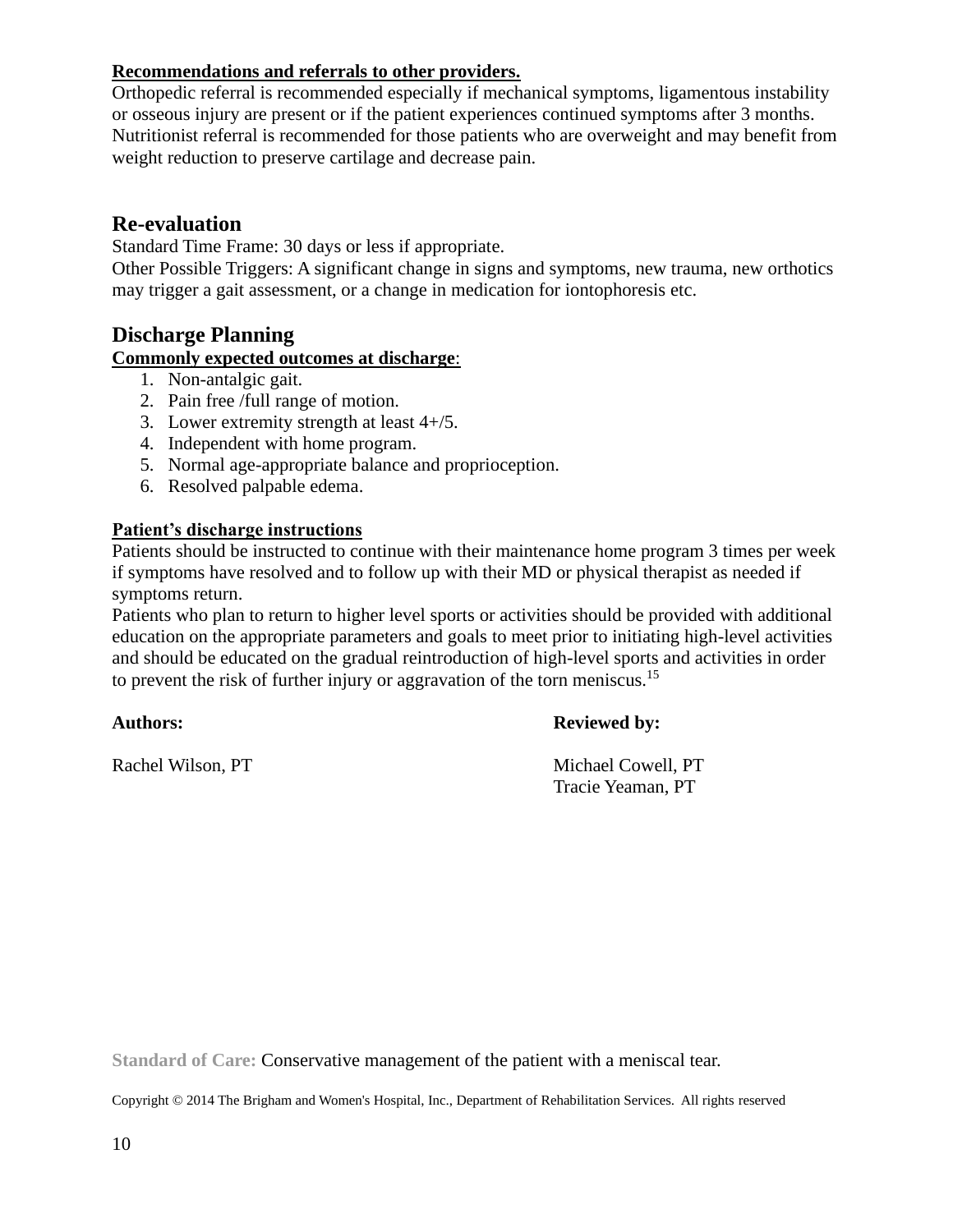## **REFERENCES**

- 1. Barber-Westin, Sue D. et al. (2014). Clinical healing rates of meniscus repairs of tears in the central-third (red-white) zone. *Arthroscopy, 30*(1), 134-146.
- 2. Dias, J. M., Mazuquin, B. F., Mostagi, F. Q., Lima, T. B., Silva, M. A., Resende, B. N., et al. (2013). The effectiveness of postoperative physical therapy treatment in patients who have undergone arthroscopic partial meniscectomy: Systematic review with metaanalysis. *The Journal of Orthopaedic and Sports Physical Therapy, 43*(8), 560-576.
- 3. Englund, M., Roemer, F. W., Hayashi, D., Crema, M. D., & Guermazi, A. (2012). Meniscus pathology, osteoarthritis and the treatment controversy. *Nature Reviews. Rheumatology, 8*(7), 412-419.
- 4. Gray JC. (1999). Neural and vascular anatomy of the menisci of the human knee. *Journal of Orthopedic Sports Physical Therapy, 29*, 23-30.
- 5. Gulick, D. (2009). *Ortho notes: Clinical examination pocket guide*. Philadelphia, PA: F.A. Davis Company.
- 6. Hegedus, E. J., Cook, C., Hasselblad, V., Goode, A., & McCrory, D. C. (2007). Physical examination tests for assessing a torn meniscus in the knee: A systematic review with meta-analysis. *The Journal of Orthopaedic and Sports Physical Therapy, 37*(9), 541-550.
- 7. Katz, J. N., Brophy, R. H., Chaisson, C. E., de Chaves, L., Cole, B. J., Dahm, D. L., et al. (2013). Surgery versus physical therapy for a meniscal tear and osteoarthritis. *The New England Journal of Medicine, 368*(18), 1675-1684.
- 8. Kim, S., Bosque, J., Meehan, J., Jamali, A., & Marder, R. (2011). Increase in outpatient knee arthoscopy in the united states: A comparison of national surveys of ambulatory surgery, 1996 and 2006. *The Journal of Bone and Joint Surgery, 93*, 994-1000.
- 9. Konan, S., Rayan, F., Haddad, & SF. (2009). Do physiological diagnostic tests accurately detect meniscal tears? *Knee Surgery, Sports Traumatology, Arthroscopy, 17*, 806-811.
- 10. Laible, C., Stein, D., & Kiridly, D. (2013). Meniscal repair. *Journal of the American Academy of Orthopaedic Surgeons, 21*, 204-213.
- 11. Levangie PK, N. C. (2005). *Joint structure and function: A comprehensive analysis* (4th ed.). Philadelphia, PA: FA Davis Co.
- 12. Lowery DJ, Farley TD, Wing DW, Sterett WI, Steadman JR. (2006). A clinical composite score accurately detects meniscal pathology. *Arthroscopy, 22*, 1174-1179.
- 13. Magee, D. (2014). *Orthopedic physical assessment* (6th ed.). St. Louis, MO: Elsevier Saunders.
- 14. McCarty, E., & Marx, R. G. (2000). Meniscal tears in the athlete. operative and nonoperative management. *Physical Medicine and Rehabilitation Clinics of North America, 11*(4), 867-878.
- 15. Mithoefer, K., Hambly, K., Logerstedt, D., Ricci, M., Silvers, H., & Della Villa, S. (2012). Current concepts for rehabilitation and return to sport after knee articular cartilage repair in the athlete. *The Journal of Orthopaedic and Sports Physical Therapy, 42*(3), 254-273.
- 16. Noyes, F. R., Heckmann, T. P., & Barber-Westin, S. D. (2012). Meniscus repair and transplantation: A comprehensive update. *The Journal of Orthopaedic and Sports Physical Therapy, 42*(3), 274-290.

**Standard of Care:** Conservative management of the patient with a meniscal tear.